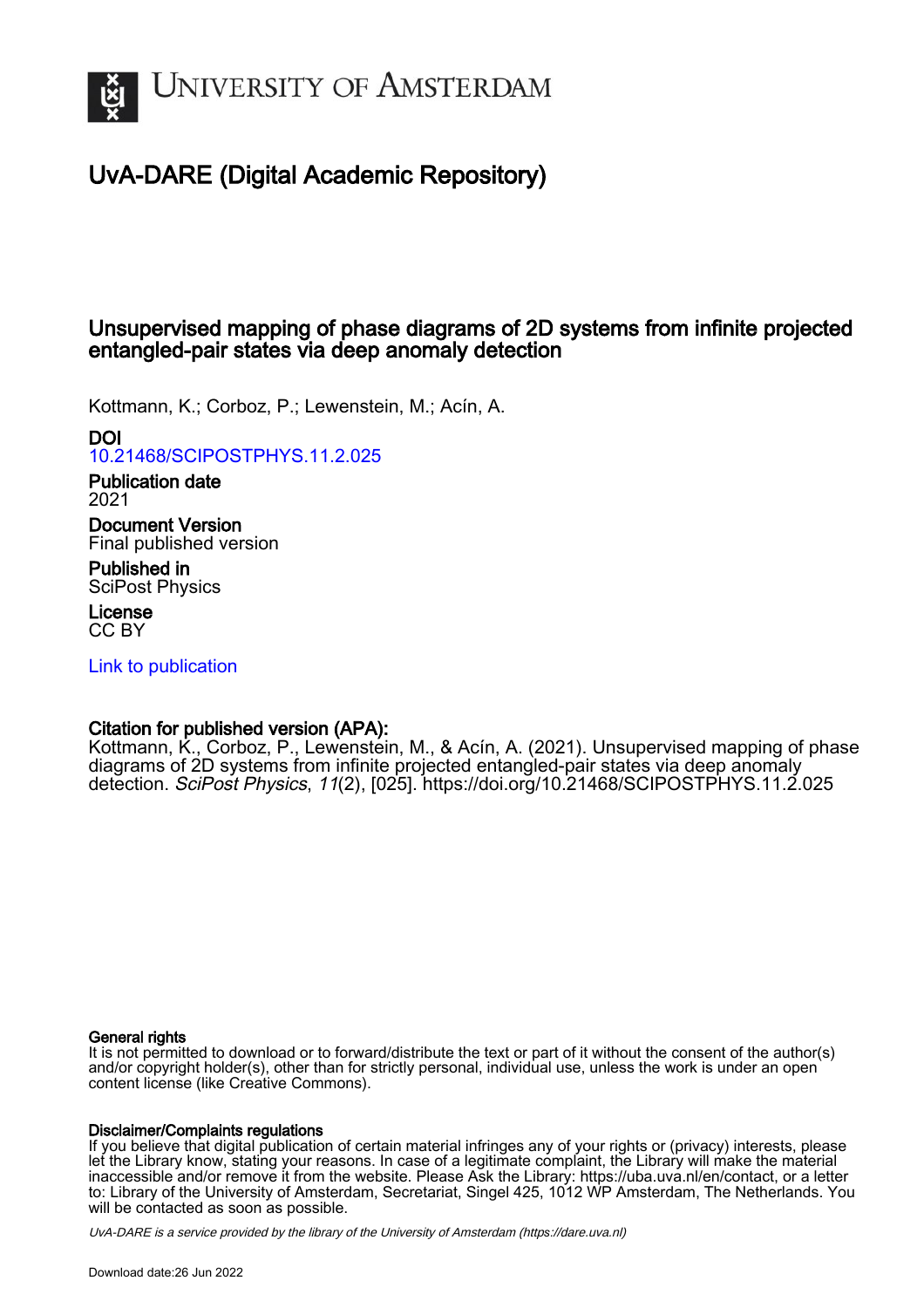## **Unsupervised mapping of phase diagrams of 2D systems from infinite projected entangled-pair states via deep anomaly detection**

**Korbinian Kottmann1***?* **, Philippe Corboz<sup>2</sup> , Maciej Lewenstein1,3 and Antonio Acín1,3**

**1** ICFO - Institut de Ciencies Fotoniques, The Barcelona Institute of Science and Technology, Av. Carl Friedrich Gauss 3, 08860 Castelldefels (Barcelona), Spain **2** Institute for Theoretical Physics and Delta Institute for Theoretical Physics, University of Amsterdam, Science Park 904, 1098 XH Amsterdam, The Netherlands **3** ICREA-Institucio Catalana de Recerca i Estudis Avançats, Lluis Companys 23, 08010 Barcelona, Spain

*?* [Korbinian.Kottmann@icfo.eu](mailto:Korbinian.Kottmann@icfo.eu)

## **Abstract**

**We demonstrate how to map out the phase diagram of a two dimensional quantum many body system with no prior physical knowledge by applying deep** *anomaly detection* **to ground states from infinite projected entangled pair state simulations. As a benchmark, the phase diagram of the 2D frustrated bilayer Heisenberg model is analyzed, which exhibits a second-order and two first-order quantum phase transitions. We show that in order to get a good qualitative picture of the transition lines, it suffices to use data from the cost-efficient simple update optimization. Results are further improved by post-selecting ground-states based on their energy at the cost of contracting the tensor network once. Moreover, we show that the mantra of "more training data leads to better results" is not true for the learning task at hand and that, in principle, one training example suffices for this learning task. This puts the necessity of neural network optimizations for these learning tasks in question and we show that, at least for the model and data at hand, a simple geometric analysis suffices.**

| © © Copyright K. Kottmann et al.                 | Received 28-05-2021               | $\bigcirc$           |
|--------------------------------------------------|-----------------------------------|----------------------|
| This work is licensed under the Creative Commons | Accepted 14-07-2021               |                      |
| Attribution 4.0 International License.           | Published 09-08-2021              | Check for<br>updates |
| Published by the SciPost Foundation.             | doi:10.21468/SciPostPhys.11.2.025 |                      |

### **Contents**

| 1 Introduction                             | $\bf{2}$ |
|--------------------------------------------|----------|
| 2 Anomaly Detection                        | 3        |
| 3 Infinite projected entangled-pair states | 4        |
| 4 Model                                    | 5        |
| <b>5</b> Numerical Results                 | 5        |
| 6 Conclusions                              | 9        |
| <b>References</b>                          | 10       |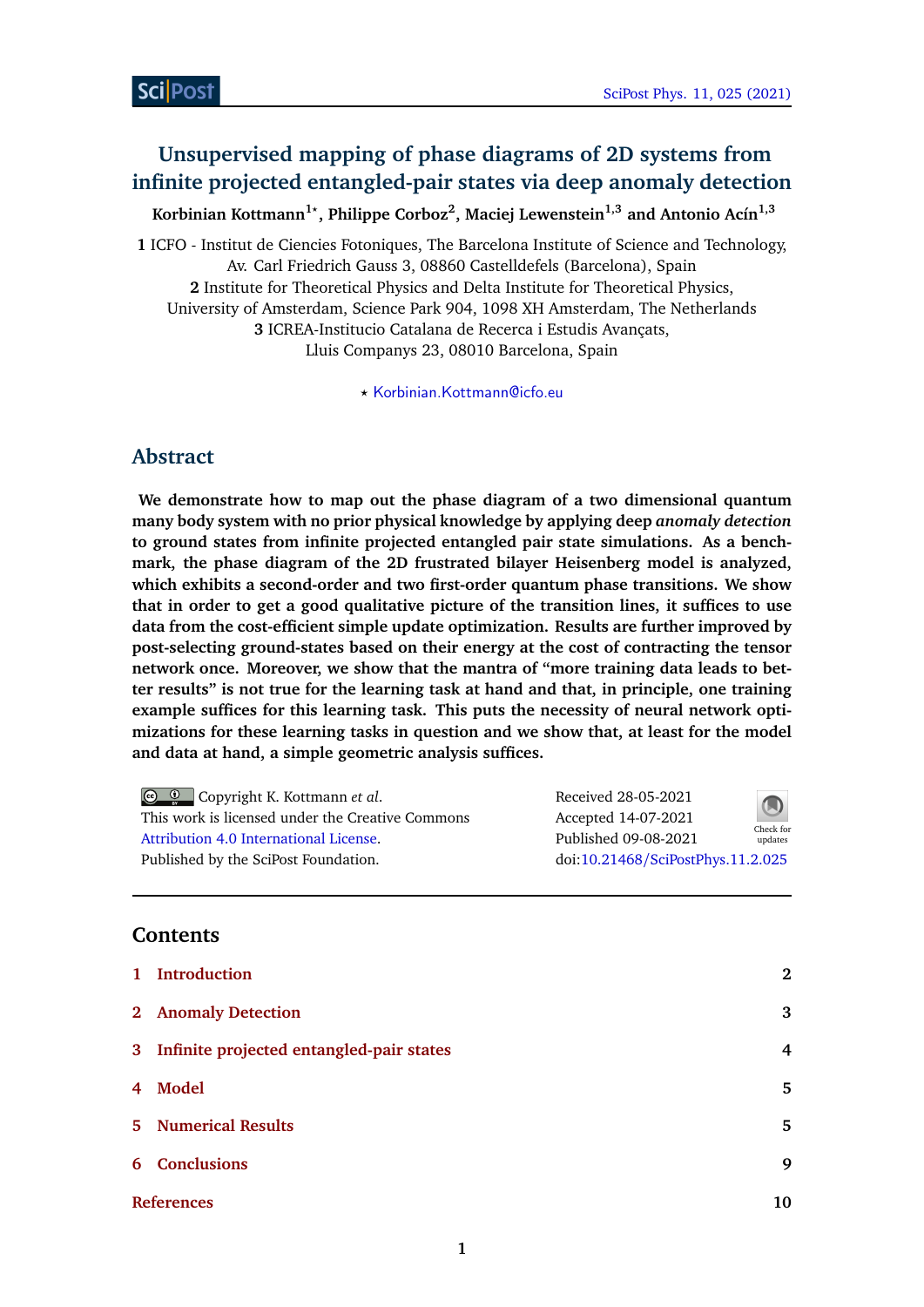#### <span id="page-2-0"></span>**1 Introduction**

With the introduction of a new data-driven computation paradigm, machine learning (ML) techniques have been very successful in performing recognition tasks and have had a big impact on industry and society. ML has been successfully applied to a variety of physical problems, and vice versa, physics has inspired new directions to explore in understanding or improving ML techniques [[1](#page-10-0)]. Among the most prominent and successful applications of ML in physics is the classification of phases in many body physics  $[2-20]$  $[2-20]$  $[2-20]$ . Of particular interest are unsupervised methods that require no or little prior information for labeling [[2,](#page-10-1) [3,](#page-10-2) [6–](#page-10-3)[8,](#page-10-4) [21](#page-11-1)]. In particular, phase diagrams have been mapped out in a completely unsupervised fashion with no prior physical knowledge from 1D tensor network data [[22](#page-11-2)] and experimental data [[23](#page-11-3)] via *anomaly detection*.

In this work, we extend the application of anomaly detection for phase characterization to 2D quantum many body systems with projected entangled-pair states (PEPS). PEPS have been introduced as an efficient ansatz for ground states for 2D Hamiltonians [[24–](#page-11-4)[26](#page-11-5)] and extended to simulate the thermodynamic limit with infinite PEPS (iPEPS) [[27](#page-11-6)]. Various methods to optimize the iPEPS tensors exist, including (fast-) full update imaginary time evolution algorithms [[27,](#page-11-6) [28](#page-12-0)] and energy minimization approaches [[29](#page-12-1)[–31](#page-12-2)]. Computationally cheaper alternatives were introduced with the simple update [[32,](#page-12-3) [33](#page-12-4)] and cluster update [[34](#page-12-5)] algorithms that perform optimizations locally at the cost of numerical accuracy. Progress in the systematic study of continuous phase transitions has recently been achieved based on a finite correlation length scaling analysis [[35–](#page-12-6)[37](#page-12-7)].

The intention of the scheme presented in this work is not to improve numerical accuracy of determining phase boundaries, but to obtain a qualitative phase diagram with *low computational cost* and *no physical a priori knowledge*. The former, low computational cost, is achieved by employing the simple update optimization algorithm with contractions omitted throughout the whole process. Physical knowledge in this scheme is redundant as we resort to quantities obtained directly from the iPEPS wave function from simulations as inputs for the machine learning method; in this case singular values between bonds or reduced density matrices. In other words, we do not need to choose and compute suitable observables that contain sufficient information about the phase boundaries for the machine learning processing. In 1D systems, the singular values between bonds have a clear physical interpretation, as they characterize the entanglement properties between the subsystems at each end of the bond. In 2D, however, there is no such interpretation and it is non-trivial to show that singular values at bonds are still sufficient to determine phase boundaries. In the considered approach, phase boundaries are characterized without the need to know the order parameter or symmetry groups of the phases. In fact, in a scenario where we are given data from iPEPS to analyze, in principle we do not even need to know the Hamiltonian.

In contrast to supervised methods, where at least a rough idea of the regions of different phases (and the number of separate phases) is needed for labeling a training set, we do not need to know anything about the phase diagram by using unsupervised anomaly detection. This is because in this scheme a region of the diagram is chosen to represent normal data and is then tested for the whole diagram. Initially, this normal region is chosen randomly and may contain states from one or multiple phases. When states from different phases than it has been trained on are tested, they are marked as anomalies. Between those states and the training region, there is a transition from normal to anomalous data that corresponds to the phase transition. In the next training iteration, the normal region is put where anomalies have been found in the previous round and the process repeated until no previously unseen anomalous region is found. This process only needs  $\mathcal{O}(N_{\text{phases}})$  iterations where  $N_{\text{phases}}$  is the number of phases in the diagram. This is in contrast to *learning by confusion* schemes where the phase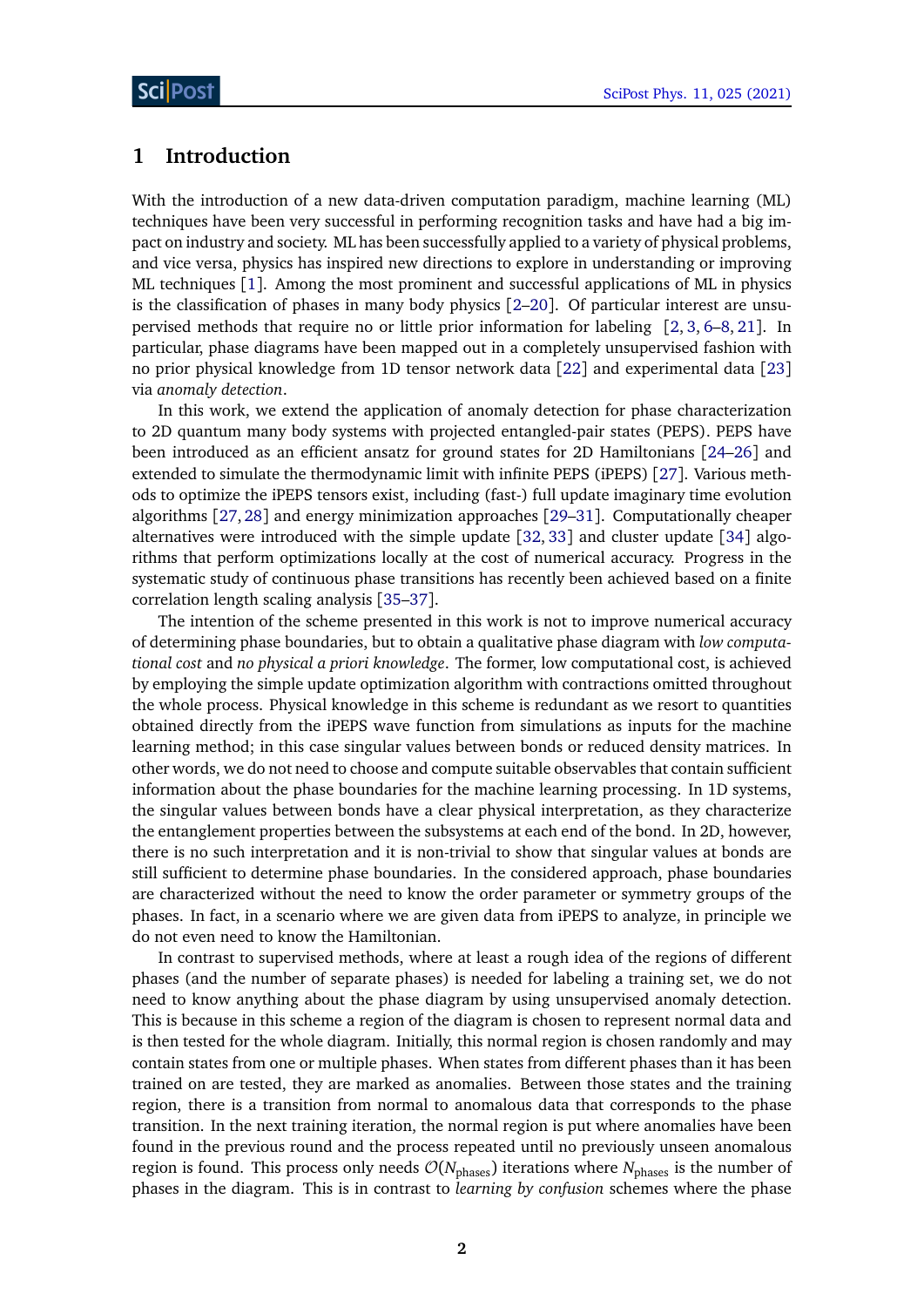diagram is scanned by iteratively shifting the labeling and retraining [[3,](#page-10-2)[6](#page-10-3)].

In spirit, the approach presented here is similar to the method described in [[38,](#page-12-8)[39](#page-12-9)]. There, phase transitions are determined by looking at the overlap (fidelity) between neighboring ground states in the phase diagram, with a drop in the fidelity at quantum phase transitions as the overlap between states from different phases is small (zero) for finite (infinite) system sizes. The big advantage of the approach presented here is that we avoid computationally expensive contractions of the tensor network, which, in contrast, is needed to compute overlaps.

As an example, we examine the 2D frustrated bilayer Heisenberg model, a challenging problem which suffers from the negative sign problem [[40](#page-12-10)]. The model contains two 1st order and one 2nd order phase transition and is therefore a good benchmark for the success of this method. This manuscript is organized as follows: The general approach of applying anomaly detection with neural networks to map out phase diagrams is described in section [2.](#page-3-0) Details on iPEPS are described in section [3](#page-4-0) and a brief overview of the 2D frustrated bilayer Heisenberg model is given in section [4.](#page-5-0) The results are then presented in section [5,](#page-5-1) followed by our conclusions in section [6.](#page-9-0)

#### <span id="page-3-0"></span>**2 Anomaly Detection**

We follow the approach in [[22,](#page-11-2)[23](#page-11-3)], where it was shown that phase diagrams can be mapped out from different data types in an unsupervised fashion via *anomaly detection*. The scheme works in the following way: We employ a special neural network architecture, called an autoencoder, to efficiently decode and encode data of the type it has been trained on (data specific compression). For the training<sup>[1](#page-3-1)</sup>, we define a training dataset containing *normal* data. The autoencoder is trained to efficiently reproduce data with the same or similar characteristics. Anomalies are detected by deviations of a loss function between input and output of the autoencoder, compared to the region it has been trained on and amount to separate phases in the diagram. This training has to be performed only  $\mathcal{O}(N_{\text{phases}})$  times where  $N_{\text{phases}}$  is the number of phases present in the phase diagram. Moreover, this procedure does not necessitate any prior physical knowledge about the system as one starts with an arbitrary parameter range, typically at the origin of the parameter space. From there, abrupt changes in the reproduction loss are saved as possible phase boundaries and the next training iteration is done in the region with the highest loss after the previous training. Note that in principle one does not even need to know the underlying Hamiltonian, it suffices to be provided with data and the corresponding physical parameters.

We employ autoencoder neural network architectures implemented with TensorFlow [[41](#page-12-11)]. An autoencoder is composed of an encoder and a decoder. The encoder takes the input *x* and maps it to a latent space variable *z*. This latent space variable is then mapped by the decoder to the output  $y(x)$ . Both encoder and decoder are composed of multiple consecutive layers, parametrized by free parameters *θ*. We tried different architectures comprising different combinations of fully-connected and convolutional layers. We find no specific model dependence, with different architectures performing similarly such that simple *vanilla* autoencoders composed solely of fully-connected layers suffice and are used throughout this paper. For details about the implementation see [[42](#page-12-12)]. The goal of the autoencoder is to reproduce  $x$ , i.e. matching the output of the network with its input  $y(x) = x$ , which is achieved by minimizing the reproduction loss

<span id="page-3-2"></span>
$$
L(\theta) = \sum_{i} ||x_i - y_i(x_i)||^2,
$$
 (1)

<span id="page-3-1"></span><sup>1</sup>*Training* in machine learning refers to data-specific optimization. This is described in more detail below around eq. [\(1\)](#page-3-2).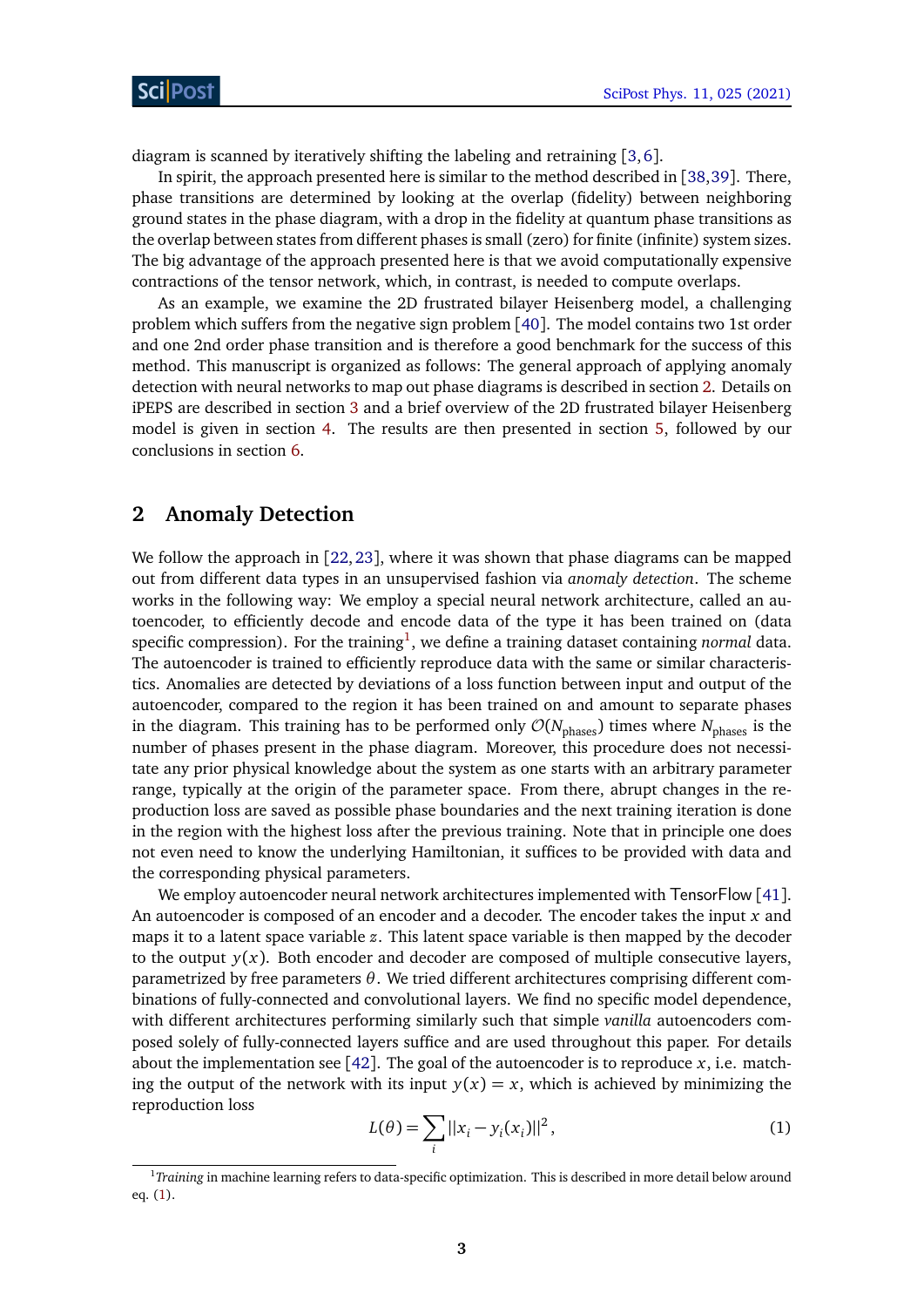with respect to the free parameters  $\theta$  ( $y(x)$  implicitly depends on  $\theta$ ). The sum reaches over the training examples defined for the training iteration. Here we have chosen the loss to be the mean squared error as it is simple and effective for our task, but in principle there is a variety of possible and valid loss functions depending on the task and data at hand. The optimization task of minimizing *L* is achieved by gradient descent  $\theta \mapsto \theta - \alpha \nabla_{\theta} L(\theta)$ , i.e. computing the gradient of *L* and changing the free parameters in the opposite direction for some stepsize *α* (hyper parameter given by the user). For neural networks, there is an efficient implementation called backpropagation [[43](#page-12-13)]. We employ ADAM, a modern optimization scheme with adaptive stepsizes based on gradient descent with backpropagation for faster optimization [[44](#page-12-14)].

### <span id="page-4-0"></span>**3 Infinite projected entangled-pair states**

An iPEPS [[27](#page-11-6)] is a tensor network ansatz to represent 2D ground states directly in the thermodynamic limit and can be seen as a generalization of 1D infinite matrix product states (iMPS) to 2D. The ansatz consists of a unit cell of rank-5 tensors repeated periodically on a lattice. Here we use a unit cell with two tensors arranged in a checkerboard pattern on a square lattice, with one tensor per dimer in the bilayer model introduced in Sec. [4.](#page-5-0) Each tensor has one physical index representing the local Hilbert space of a dimer and four auxiliary indices, which connect to the four nearest-neighbor tensors. The accuracy of the variational ansatz is systematically controlled by the bond dimension *D* of the auxiliary indices. To improve the efficiency of the calculation we use tensors which exploit the  $U(1)$  symmetry of the model [[45,](#page-13-0)[46](#page-13-1)].

In this paper the optimization of the tensors is done based on an imaginary time evolution, which involves a truncation of a bond index at each time step (see Refs. [[27,](#page-11-6)[28,](#page-12-0)[47](#page-13-2)] for details). While an optimal truncation requires a full contraction of the 2D tensor network (called the full update [[27](#page-11-6)]), which is computationally expensive, there exist also local, approximate schemes avoiding the full contraction. In the simple-update approach [[32,](#page-12-3) [33](#page-12-4)], which we use in this work, the truncation is performed by a local singular value decomposition of two neighboring tensors. A more accurate, but still local scheme is provided by the cluster update introduced in Ref. [[34](#page-12-5)], in which the truncation is done based on a cluster of tensors, where the accuracy is controlled by the cluster size.

We start the iPEPS optimizations from random initial states, thereby avoiding the need for any knowledge of the system a priori. Depending on the initial state, the iPEPS may converge to a local minimum. To improve the convergence behavior, the state is initially evolved for a few steps at large bond dimension and large imaginary time step, then projected to  $D = 1$ , and then evolved at the target *D*. Optimization runs are discarded and repeated when convergence is not reached after a certain number of steps. Finally, the state is further evolved at the target dimension at a smaller time step until convergence is reached. We found that this scheme improves the efficiency and quality of the results, compared to an evolution only at the target *D*, especially close to the first order phase transition line of the model.

As input data for the anomaly detection, we use the singular values of the four auxiliary bonds obtained from the simple-update approach. In 1D iMPSs in canonical form, they correspond to the Schmidt coefficients, characterizing the entanglement between the two sides of the system connected by the bond. In 2D, however, there exists no canonical form and the singular values do not correspond to the Schmidt coefficients because of the loops in the tensor network ansatz. Still, we will show that the singular values contain information that can be used for and interpreted by the machine learning algorithm to characterize the underlying ground state.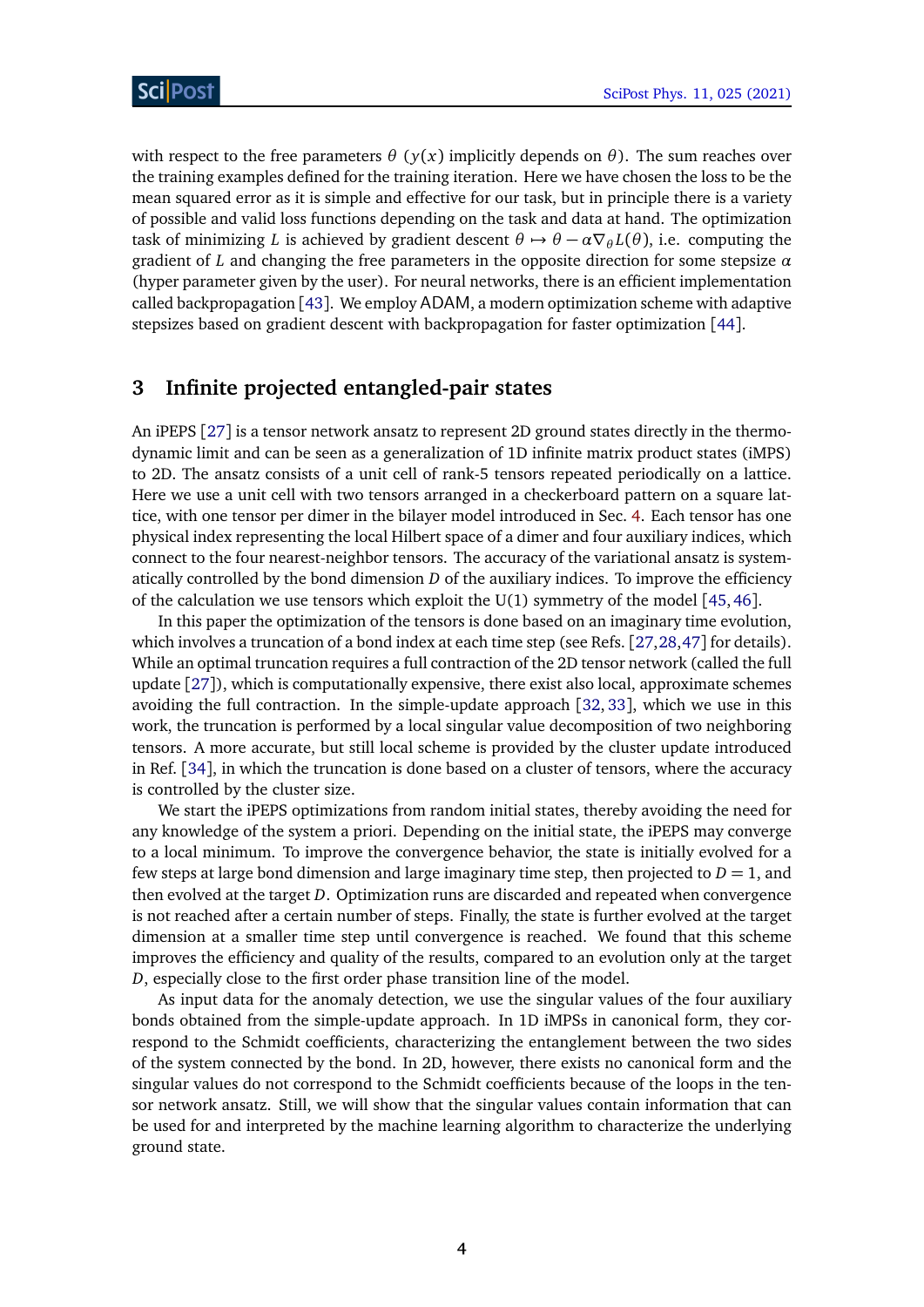For comparison we also consider the 2-site reduced density matrix as input data, which is computed by contracting the 2D tensor network using the corner transfer matrix method [[48–](#page-13-3)[50](#page-13-4)].

#### <span id="page-5-0"></span>**4 Model**

We test the anomaly detection scheme in combination with iPEPS for the  $S = 1/2$  2D frustrated bilayer Heisenberg model - a challenging problem, where a large part of the phase diagram is inaccessible to Quantum Monte Carlo due to the negative sign problem [[40](#page-12-10)]. The model can be represented as a two-dimensional lattice of coupled dimers, formed by the two  $S = 1/2$ 's of the adjacent layers. The Hamiltonian reads

$$
H = \sum_{i} J_{\perp} \vec{S}_{i,1} \cdot \vec{S}_{i,2} + \sum_{\substack{i,m=1,2\\j=i+\hat{x}, i+\hat{y}}} \left[ J_{\parallel} \vec{S}_{i,m} \cdot \vec{S}_{j,m} + J_x \vec{S}_{i,m} \cdot \vec{S}_{j,\bar{m}} \right],
$$
(2)

where  $J_{\parallel}$  is the nearest-neighbor intralayer coupling and  $J_{\perp}$  ( $J_x$ ) the nearest (next-nearest) neighbor interlayer coupling, *i* is the index of a dimer, *j* runs over the nearest-neighbor dimers, *m* denotes the two layers, and  $\bar{m}$  the layer opposite to  $m$ .

In the limit of strong  $J_{\perp}$  the ground state is a dimer singlet (DS) state with vanishing local magnetic moment. For  $J_x = 0$  the model is unfrustrated with an ordered bilayer antiferromagnetic (BAF) ground state for  $J_{\perp}/J_{\parallel}$  < 2.5220(2) [[51](#page-13-5)], separated from the DS phase by a continuous transition. The limit  $J_x = J_{||}$  corresponds to the fully-frustrated Heisenberg bilayer model with a dimer-triplet antiferromagnetic (DTAF) ground state for  $J_{\perp}/J_{\parallel}$  < 2.3279(1) [[52](#page-13-6)], in which spins on a dimer are parallel (in contrast to the BAF phase where the spins on a dimer are antiparallel). The ground state phase diagram of the full model was mapped out with iPEPS in Ref. [[40](#page-12-10)] and is shown in fig. [1](#page-6-0) 1a) by the white-dashed lines. It hosts a quantum critical endpoint at which the line of continuous transitions between the BAF and DS phase terminates on the first order line separating the DTAF phase from the DS and BAF phases.

#### <span id="page-5-1"></span>**5 Numerical Results**

We now use the anomaly detection scheme described in section [2](#page-3-0) with data from iPEPS, described in section [3](#page-4-0) to map out the phase diagram of the model without prior physical knowledge in fig. [1.](#page-6-0) Three training iterations suffice to map out the boundaries of all three phases of the system. We start in the top-left corner of the phase diagram corresponding to the DTAF phase in fig. [1](#page-6-0) 1a) and obtain the first order transition line. The noise around the line is due to hysteresis effects in the vicinity of the first order phase transition: Depending on the random initial tensors, the converged states end up in one of the two adjacent phases. We will later see how a sharp transition line can be obtained by measuring the energy of the states. Note how the second order transition line is already indicated within the anomalous region of high loss. The second training is performed in the region of highest loss from the previous iteration in the top-right corner corresponding to DS in fig. [1](#page-6-0) 2a). The second order transition line to the BAF phase is again signaled by a bump in the loss diagram. To complete and confirm both lines, training is performed in the BAF phase in fig. [1](#page-6-0) 3a). In fig. [1](#page-6-0) (1c-3c) we present data for the single cut at  $J_x/J_{||} = 0.3$  with five independent simulations for each value of *J*<sub>⊥</sub>/*J*<sub>||</sub>, illustrating the characteristic hysteresis behavior around the first order DTAF-BAF transition.

All the results in fig. [1](#page-6-0) are overlaid with the previous iPEPS simulation results from [[40](#page-12-10)]. Note that those results are much more precise since the iPEPS were optimized with the more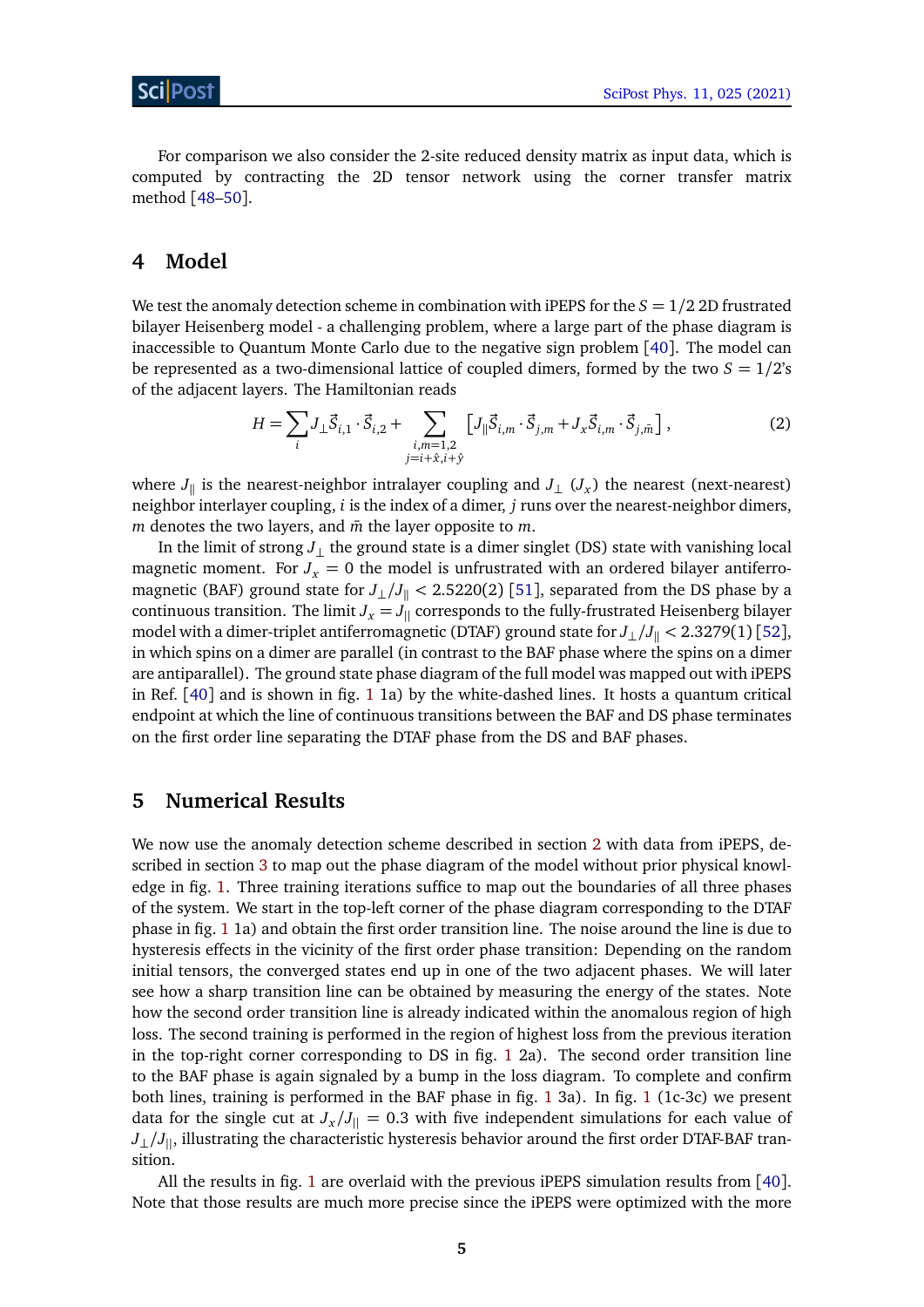<span id="page-6-0"></span>

Figure 1: Three training iterations to map out all three phases of the phase diagram without contraction and prior knowledge of the system, i.e. using simple update algorithm starting from random initial iPEPS. The cyan rectangles show the training regions. Overlayed in white are theoretical predictions, extrapolated to the infinite *D* limit with full update optimization from [[40](#page-12-10)]. Deviations of the second order BAF-DS transition are expected due to finite  $D = 6$  and simple update optimization. 1a) Starting the training at the top-left (in DTAF phase) yields the first-order transition line. Even the second order transition line is already pronounced inside the region of higher loss beyond the first order line. 2a) Second iteration in the region of highest loss (DS phase) from the previous picture showing the part of the first order line adjacent to the DS phase and the second order line. 3a) Confirming and completing the picture by training in the BAF phase. The second row (1b-3b) is a single cut as indicated by the magenta line in the phase diagram above. The third row (1c-3c) shows the loss after training and evaluating extra single cut data with five independent simulations per data point. Around the first order transition two branches are obtained due to the characteristic hysteresis behavior.

expensive full update algorithm and the data has been extrapolated to the infinite *D* limit, whereas here we only consider simple-update data at finite bond dimension  $D = 6$ . Thus a quantitative deviation can be expected, especially for the location of the second order BAF-DS transition line. However, the main goal here is to get a cheap and fast overview of the phase diagram, which serves as a useful starting point for more accurate numerical investigations (e.g. based on a finite correlation length scaling analysis [[35,](#page-12-6) [36](#page-12-15)]). We note that the ML approach could also be combined with the more accurate cluster update scheme [[34](#page-12-5)], which is still a local approach, or with the full-update [[27,](#page-11-6)[28](#page-12-0)] or energy minimization schemes [[29–](#page-12-1) [31,](#page-12-2)[53](#page-13-7)], which require full contractions. <sup>[2](#page-6-1)</sup>

To get an even clearer picture of the predicted phase boundaries, we compute the energy of the states to post-select the best ground states. The ground-state optimization is initialized from three different initial iPEPS (a representative point in each phase) and only the lowest in energy is kept. The boundaries in the resulting pictures are now much more pronounced

<span id="page-6-1"></span> $^{2}$ In the latter two cases the singular values can be extracted using the approach described in Ref. [[54](#page-13-8)].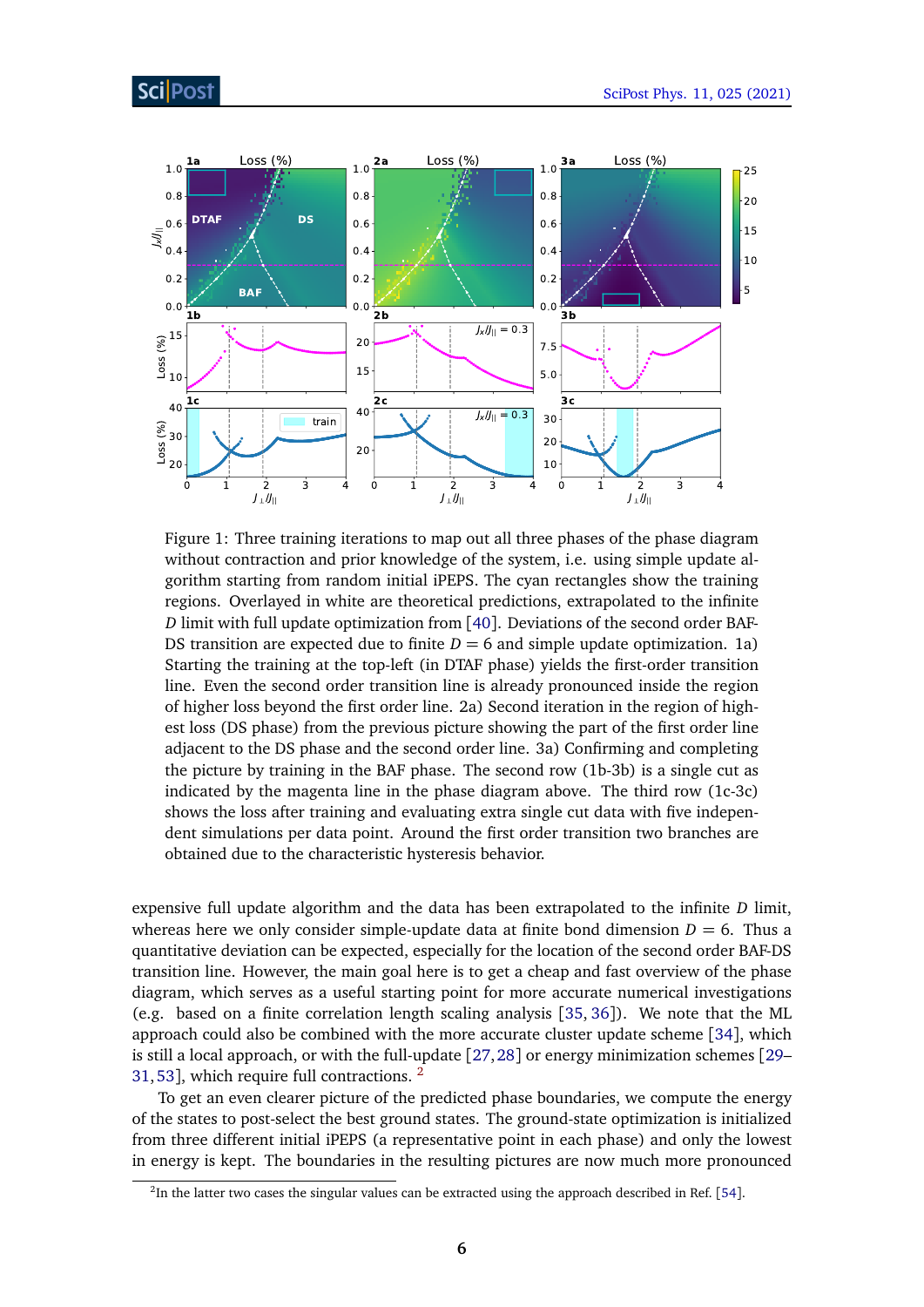<span id="page-7-0"></span>

Figure 2: Three training iterations to map out all three phases of the phase diagram. Here, the reduced 2-site density matrix is used as input data. In comparison to fig. [1,](#page-6-0) the first order transition line is much sharper as the ground states were post-selected from energy considerations. The second row (b) shows the line at  $J_{\perp}/J_{\parallel} = 0.3$  as indicated by the dotted magenta line in row (a). In row (c), the eigenvalues of the reduced 2-site density matrix in log-scale are used. The training is done just for the single cut at  $J_{\perp}/J_{\parallel} = 0.3$ . Row (d) uses again the singular values like in fig. [1.](#page-6-0)

at the cost of invoking contractions to calculate the energy, yet still not taking any physical knowledge of the order into account. For the sake of showcasing the method with different inputs, we here use the 2-site reduced density matrix  $\rho^{(2)}$  but also confirm again the viability with singular values.

We proceed in an analogous fashion and perform three trainings to map out the phase diagram in fig. [2.](#page-7-0) The phase boundaries appear even sharper compared to fig. [1,](#page-6-0) especially for the first order transition line with a corresponding discontinuity (jump) in loss at the transition. In fig. [2](#page-7-0) c) we confirm that the results are qualitatively the same when using the singular values as an input instead.

We note that, while in practice the singular values are found to be gauge-invariant (see also Ref. [[54](#page-13-8)]), the reduced density matrix is not necessarily unique. If the state breaks, e.g., SU(2) spin symmetry, then different random initial states will lead to different reduced density matrices (since the local magnetic moments can be aligned along different directions). In Fig. fig. [2,](#page-7-0) this is not an issue, because each anomaly detection is based on a single initial state (which fixes the direction of the magnetic moments), and by using  $U(1)$  symmetric tensors, the magnetic moments are automatically parallel to the z-axis. Alternatively, one can also consider the eigenvalue spectrum of the reduced density matrix as input data, which is gauge-invariant, as shown in fig.  $2$  (1c-3c).

It is a common mantra in machine learning that more data always yields better results. In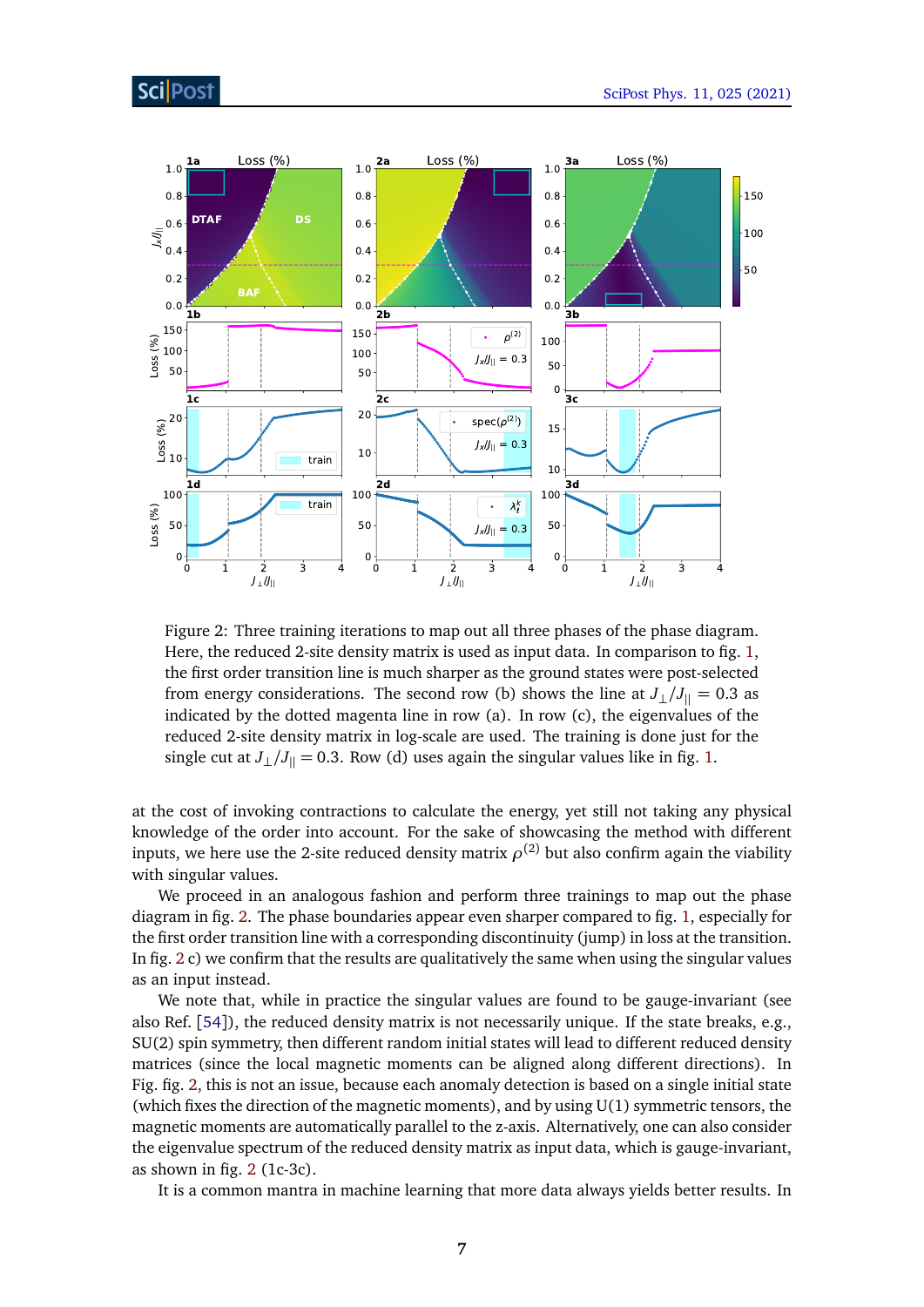### ScilPos<sup>.</sup>

<span id="page-8-0"></span>

Figure 3: Varying the training region to show that the outcome of the algorithm is not sensitive to the number of training examples  $N_{\text{ex}}$  and the extent of the training region. The number of epochs  $N_{\text{epochs}}$  is chosen such that  $N_{\text{epochs}} \cdot N_{\text{ex}} = \text{const.}$ i.e. the neural network *sees* the same amount of examples throughout all training iterations. We see that we can even map out the regions with just one single training example (dotted magenta curve).

the present study, where the machine learning task is to find the phase boundary from singular values, we find this to actually not be the case. Also, the result of the algorithm is not sensitive to the extent of the training region, i.e. how far in parameter space the examples during training reach. It seems that one example of the phase already captures the characteristic features and that the data within the phase is so homogeneous that adding more examples does not improve the result. To show this, we take a single cut at  $J_x/J_{\parallel} = 0.3$  and vary the extent of the training regions in fig. [3](#page-8-0) for singular value data with  $D = 10$ . In all cases the predicted transitions are the same and the result is insensitive to the chosen training region. We can put this to the extreme and only use one single training example  $N_{\text{ex}} = 1$  and still obtain the same results. In all the cases of training regions in fig. [3,](#page-8-0) the number of epochs N<sub>epochs</sub>, that is the number of times the neural network processes the full training set, is chosen in such a way that  $N_{\text{epochs}} \cdot N_{\text{ex}}$  is held constant, such that during training the same number of examples are processed for a fair comparison.

This raises the question of the necessity of the neural network machinery for the anomaly detection. In fig. [4](#page-9-1) we show simple, purely geometric and data-driven approaches that indicate the phase boundaries in the spirit of anomaly detection without using neural networks. In the first case, we compute the inner product between normalized singular value vectors *s<sup>i</sup>* for different physical parameters. Here, the inner product is just the *standard* inner vector product

$$
inner(si, sj) = \sum_{k} sik sjk.
$$
 (3)

The normalization is done such that inner( $s_i, s_i$ ) = 1. Using inner products, there is a clear interpretation of the overlap values and we can see that the contrast in fig. [4](#page-9-1) 1) is of order  $\sim$  0.01 and therefore arguably small. We get better results when using a geometric similarity measure

$$
\text{similarity}(s_i, s_j) = \sum_{k} |s_i^k - s_j^k|^2,\tag{4}
$$

between a fixed normalized singular value vector along the physical parameter space in fig. [4](#page-9-1) 2). Note that this is equivalent to the loss in eq. [\(1\)](#page-3-2), used for the autoencoder. These results are now very similar to the ones obtained with the autoencoder in fig. [3.](#page-8-0) An interesting open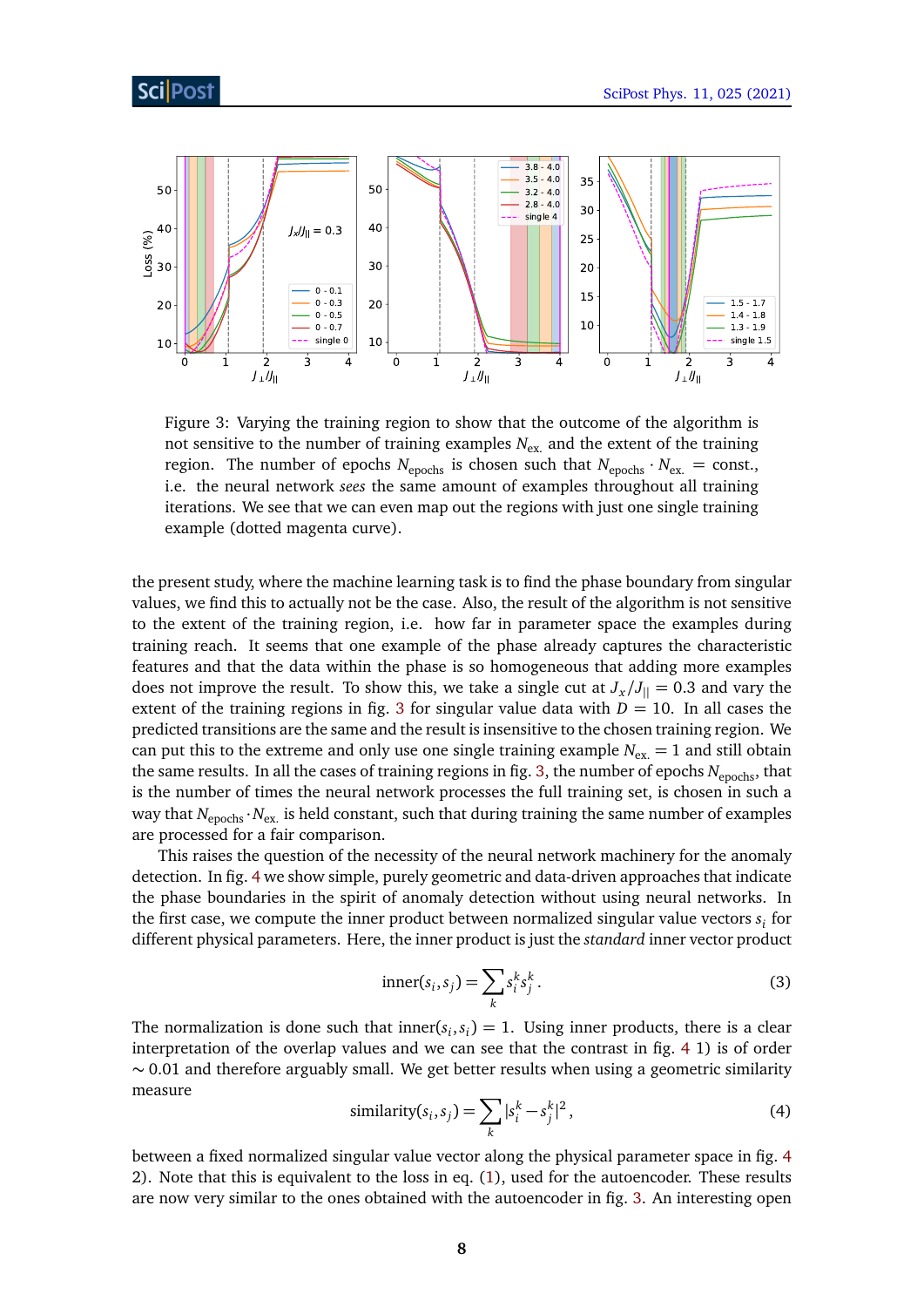<span id="page-9-1"></span>

Figure 4: Detecting the phase boundaries with purely geometric data driven methods at  $J_x/J_{\parallel} = 0.3.$  1) Inner product between the singular values  $S_i$  along the parameter space and a fixed point (indicated by the X). 2) Geometric similarity measure equivalent of the loss for the autoencoder eq. [\(1\)](#page-3-2).

question to answer in future work is whether such a data-driven geometric analysis in the spirit of machine learning but without neural networks suffice in general or if this is specific to the model and data at hand.

#### <span id="page-9-0"></span>**6 Conclusions**

In this work, we showed how to combine anomaly detection, a method for unsupervised ML, with iPEPS, a tensor-network ansatz for variational optimization, to map the phase diagram of 2D systems. By employing ML, we circumvented the necessity for defining and calculating suitable observables to identify the phases. Furthermore, no prior physical knowledge was required to run the unsupervised anomaly detection (i.e. no labels needed). We saw that a successful training can be achieved with an arbitrarily small amount of examples, therefore making the amount of data generated a matter of aesthetics by the user. Based on this, we saw that for the present model and data, purely geometric and data-driven analyses sufficed and raised the question whether such approaches are feasible in general for finding phase transitions from data.

It shall also be mentioned that the dimension of the data being used was small,  $D \times 4$  in the case of the singular values, such that in this case there was no necessity for dedicated machine learning hardware like graphical processing units (GPUs) and all trainings were performed in less than 10 seconds on a commercial laptop with an Intel i7-4712HQ CPU, see [[42](#page-12-12)]. Here we used the resource economic simple update algorithm to obtain the iPEPS ground states, but we note that the ML approach could also be combined with more accurate (but computationally more expensive) optimization approaches. In summary, we provided a very fast and efficient approach to qualitatively map out the phase diagram of 2D systems with no prior physical knowledge of the underlying system, offering a powerful way to obtain quick insights into the physics of new models.

#### **Acknowledgements**

We thank T. Neupert and E. van Nieuwenburg for useful suggestions. This work was supported by the European Union's Horizon 2020 research and innovation programme under the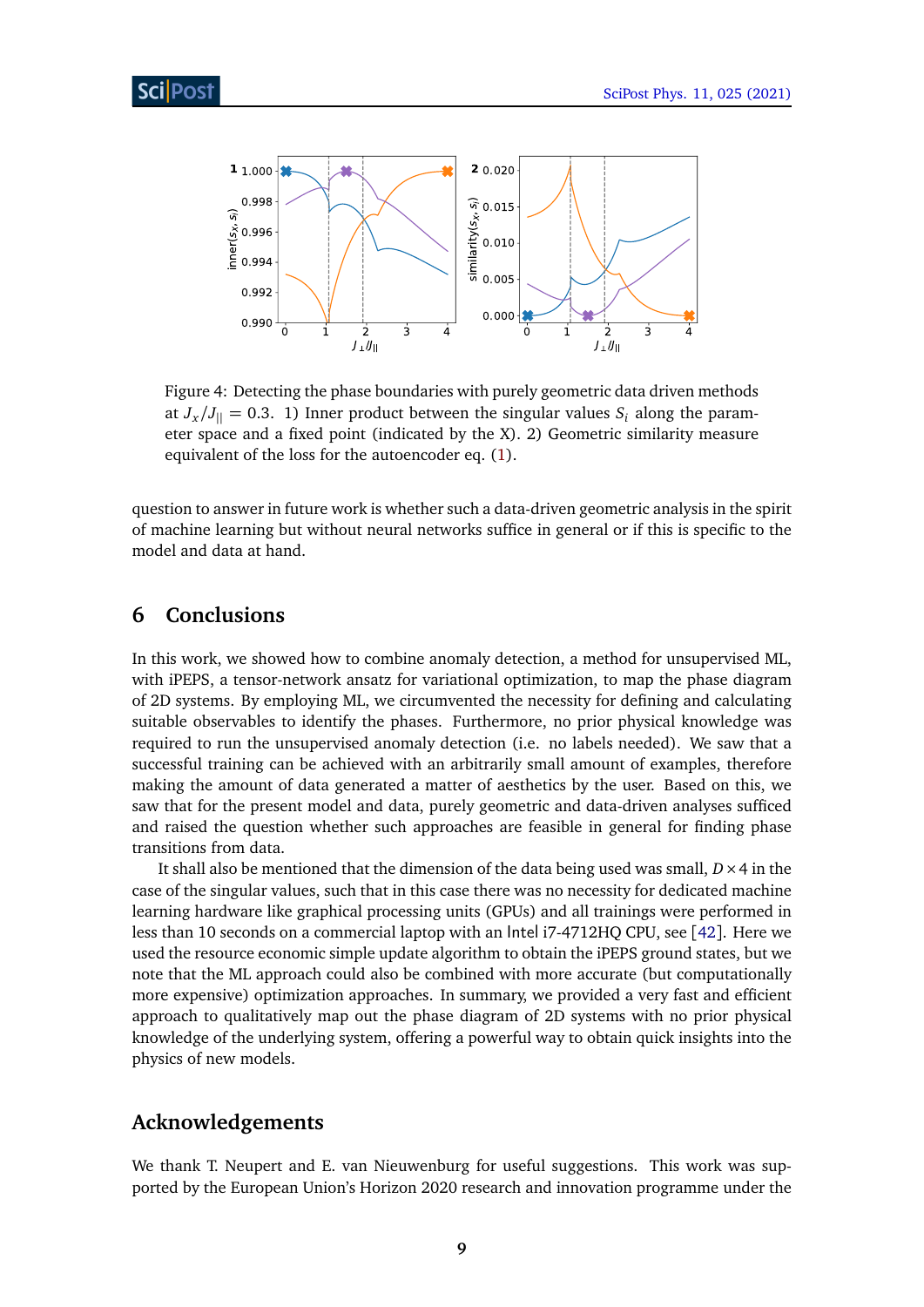Marie Sklodowska-Curie grant agreement No 713729 (K.K.), and grant agreement No 677061 (P.C.), the ERC AdG's NOQIA and CERQUTE, Spanish MINECO (FIDEUA PID2019-106901GB-I00/10.13039 / 501100011033, FIS2020-TRANQI, Severo Ochoa CEX2019-000910-S and Retos Quspin), the Generalitat de Catalunya (CERCA Program, SGR 1341, SGR 1381 and QuantumCAT), Fundacio Privada Cellex and Fundacio Mir-Puig, MINECO-EU QUANTERA MAQS (funded by State Research Agency (AEI) PCI2019-111828-2 / 10.13039/501100011033), EU Horizon 2020 FET-OPEN OPTOLogic (Grant No 899794), and the National Science Centre, Poland-Symfonia Grant No. 2016/20/W/ST4/00314, Marie Sklodowska-Curie grant STRETCH No 101029393.

#### **References**

- <span id="page-10-0"></span>[1] G. Carleo, I. Cirac, K. Cranmer, L. Daudet, M. Schuld, N. Tishby, L. Vogt-Maranto and L. Zdeborová, *Machine learning and the physical sciences*, Rev. Mod. Phys. **91**, 045002 (2019), doi:10.1103/[RevModPhys.91.045002.](https://doi.org/10.1103/RevModPhys.91.045002)
- <span id="page-10-1"></span>[2] L. Wang, *Discovering phase transitions with unsupervised learning*, Phys. Rev. B **94**, 195105 (2016), doi:10.1103/[physrevb.94.195105.](https://doi.org/10.1103/physrevb.94.195105)
- <span id="page-10-2"></span>[3] E. P. L. van Nieuwenburg, Y.-H. Liu and S. D. Huber, *Learning phase transitions by confusion*, Nat. Phys. **13**, 435 (2017), doi:10.1038/[nphys4037.](https://doi.org/10.1038/nphys4037)
- [4] J. Carrasquilla and R. G. Melko, *Machine learning phases of matter*, Nat. Phys. **13**, 431 (2017), doi:10.1038/[nphys4035.](https://doi.org/10.1038/nphys4035)
- [5] F. Schindler, N. Regnault and T. Neupert, *Probing many-body localization with neural networks*, Phys. Rev. B **95**, 245134 (2017), doi:10.1103/[PhysRevB.95.245134.](https://doi.org/10.1103/PhysRevB.95.245134)
- <span id="page-10-3"></span>[6] Y.-H. Liu and E. P. L. van Nieuwenburg, *Discriminative cooperative networks for detecting phase transitions*, Phys. Rev. Lett. **120**, 176401 (2018), doi:10.1103/[PhysRevLett.120.176401.](https://doi.org/10.1103/PhysRevLett.120.176401)
- [7] S. J. Wetzel, *Unsupervised learning of phase transitions: From principal component analysis to variational autoencoders*, Phys. Rev. E **96**, 022140 (2017), doi:10.1103/[physreve.96.022140.](https://doi.org/10.1103/physreve.96.022140)
- <span id="page-10-4"></span>[8] K. Ch'ng, N. Vazquez and E. Khatami, *Unsupervised machine learning account of magnetic transitions in the Hubbard model*, Phys. Rev. E **97**, 013306 (2018), doi:10.1103/[PhysRevE.97.013306.](https://doi.org/10.1103/PhysRevE.97.013306)
- [9] M. Koch-Janusz and Z. Ringel, *Mutual information, neural networks and the renormalization group*, Nat. Phys. **14**, 578 (2018), doi:10.1038/[s41567-018-0081-4.](https://doi.org/10.1038/s41567-018-0081-4)
- [10] P. Huembeli, A. Dauphin and P. Wittek, *Identifying quantum phase transitions with adversarial neural networks*, Phys. Rev. B **97**, 134109 (2018), doi:10.1103/[PhysRevB.97.134109.](https://doi.org/10.1103/PhysRevB.97.134109)
- [11] P. Huembeli, A. Dauphin, P. Wittek and C. Gogolin, *Automated discovery of characteristic features of phase transitions in many-body localization*, Phys. Rev. B **99**, 104106 (2019), doi:10.1103/[PhysRevB.99.104106.](https://doi.org/10.1103/PhysRevB.99.104106)
- [12] D.-L. Deng, X. Li and S. Das Sarma, *Machine learning topological states*, Phys. Rev. B **96**, 195145 (2017), doi:10.1103/[PhysRevB.96.195145.](https://doi.org/10.1103/PhysRevB.96.195145)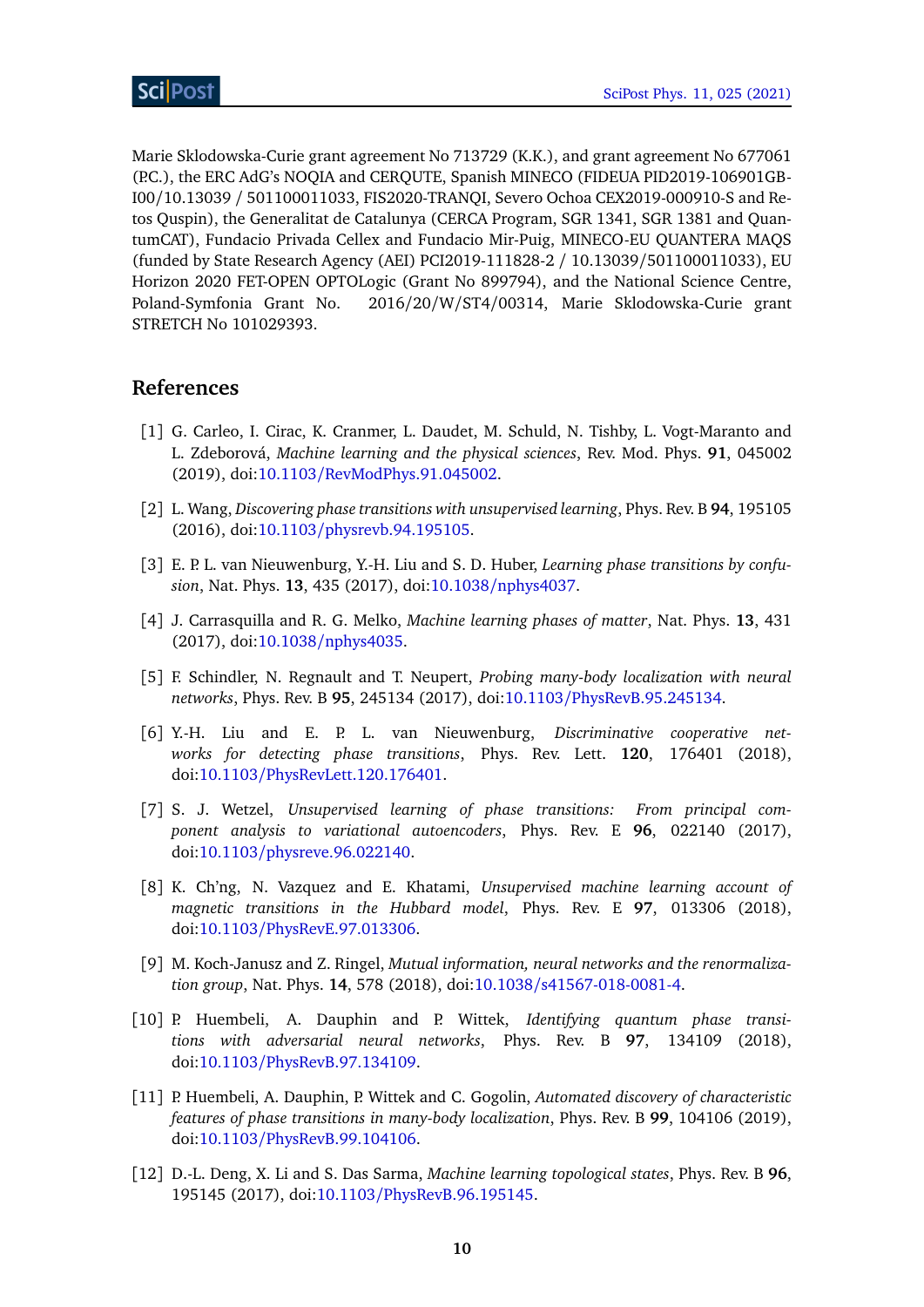- [13] P. Zhang, H. Shen and H. Zhai, *Machine learning topological invariants with neural networks*, Phys. Rev. Lett. **120**, 066401 (2018), doi:10.1103/[PhysRevLett.120.066401.](https://doi.org/10.1103/PhysRevLett.120.066401)
- [14] P. Broecker, J. Carrasquilla, R. G. Melko and S. Trebst, *Machine learning quantum phases of matter beyond the fermion sign problem*, Sci. Rep. **7**, 8823 (2017), doi[:10.1038](https://doi.org/10.1038/s41598-017-09098-0)/s41598- [017-09098-0.](https://doi.org/10.1038/s41598-017-09098-0)
- [15] Y.-H. Tsai, M.-Z. Yu, Y.-H. Hsu and M.-C. Chung, *Deep learning of topological phase transitions from entanglement aspects*, Phys. Rev. B **102**, 054512 (2020), doi:10.1103/[PhysRevB.102.054512.](https://doi.org/10.1103/PhysRevB.102.054512)
- [16] K. Shinjo, K. Sasaki, S. Hase, S. Sota, S. Ejima, S. Yunoki and T. Tohyama, *Machine learning phase diagram in the half-filled one-dimensional extended Hubbard model*, J. Phys. Soc. Jpn. **88**, 065001 (2019), doi:10.7566/[JPSJ.88.065001.](https://doi.org/10.7566/JPSJ.88.065001)
- [17] H. Théveniaut and F. Alet, *Neural network setups for a precise detection of the many-body localization transition: Finite-size scaling and limitations*, Phys. Rev. B **100**, 224202 (2019), doi:10.1103/[PhysRevB.100.224202.](https://doi.org/10.1103/PhysRevB.100.224202)
- [18] X.-Y. Dong, F. Pollmann and X.-F. Zhang, *Machine learning of quantum phase transitions*, Phys. Rev. B **99**, 121104 (2019), doi:10.1103/[PhysRevB.99.121104.](https://doi.org/10.1103/PhysRevB.99.121104)
- [19] K. Kawaki, Y. Kuno and I. Ichinose, *Phase diagrams of the extended Bose-Hubbard model in one dimension by Monte-Carlo simulation with the help of a stochastic-series expansion*, Phys. Rev. B **95**, 195101 (2017), doi:10.1103/[PhysRevB.95.195101.](https://doi.org/10.1103/PhysRevB.95.195101)
- <span id="page-11-0"></span>[20] S. Shiba Funai and D. Giataganas, *Thermodynamics and feature extraction by machine learning*, Phys. Rev. Research **2**, 033415 (2020), doi:10.1103/[PhysRevResearch.2.033415.](https://doi.org/10.1103/PhysRevResearch.2.033415)
- <span id="page-11-1"></span>[21] Z. Nussinov, P. Ronhovde, D. Hu, S. Chakrabarty, B. Sun, N. A. Mauro and K. K. Sahu, *Inference of hidden structures in complex physical systems by multi-scale clustering*, In Information Science for Materials Discovery and Design, pp. 115, Springer (2016).
- <span id="page-11-2"></span>[22] K. Kottmann, P. Huembeli, M. Lewenstein and A. Acín, *Unsupervised phase discovery with deep anomaly detection*, Phys. Rev. Lett. **125**, 170603 (2020), doi:10.1103/[PhysRevLett.125.170603.](https://doi.org/10.1103/PhysRevLett.125.170603)
- <span id="page-11-3"></span>[23] N. Käming, A. Dawid, K. Kottmann, M. Lewenstein, K. Sengstock, A. Dauphin and C. Weitenberg, *Unsupervised machine learning of topological phase transitions from experimental data*, Mach. Learn.: Sci. Technol. **2**, 035037 (2021), doi:10.1088/[2632-2153](https://doi.org/10.1088/2632-2153/abffe7)/abffe7.
- <span id="page-11-4"></span>[24] F. Verstraete and J. I. Cirac, *Renormalization algorithms for quantum-many body systems in two and higher dimensions* (2004), [arXiv:0407066.](https://arxiv.org/abs/cond-mat/0407066)
- [25] Y. Nishio, N. Maeshima, A. Gendiar and T. Nishino, *Tensor product variational formulation for quantum systems* (2004), [arXiv:0401115.](https://arxiv.org/abs/cond-mat/0401115)
- <span id="page-11-5"></span>[26] F. Verstraete, V. Murg and J. I. Cirac, *Matrix product states, projected entangled pair states, and variational renormalization group methods for quantum spin systems*, Adv. Phys. **57**, 143 (2008), doi:10.1080/[14789940801912366.](https://doi.org/10.1080/14789940801912366)
- <span id="page-11-6"></span>[27] J. Jordan, R. Orús, G. Vidal, F. Verstraete and J. I. Cirac, *Classical simulation of infinite-size quantum lattice systems in two spatial dimensions*, Phys. Rev. Lett. **101**, 250602 (2008), doi:10.1103/[PhysRevLett.101.250602.](https://doi.org/10.1103/PhysRevLett.101.250602)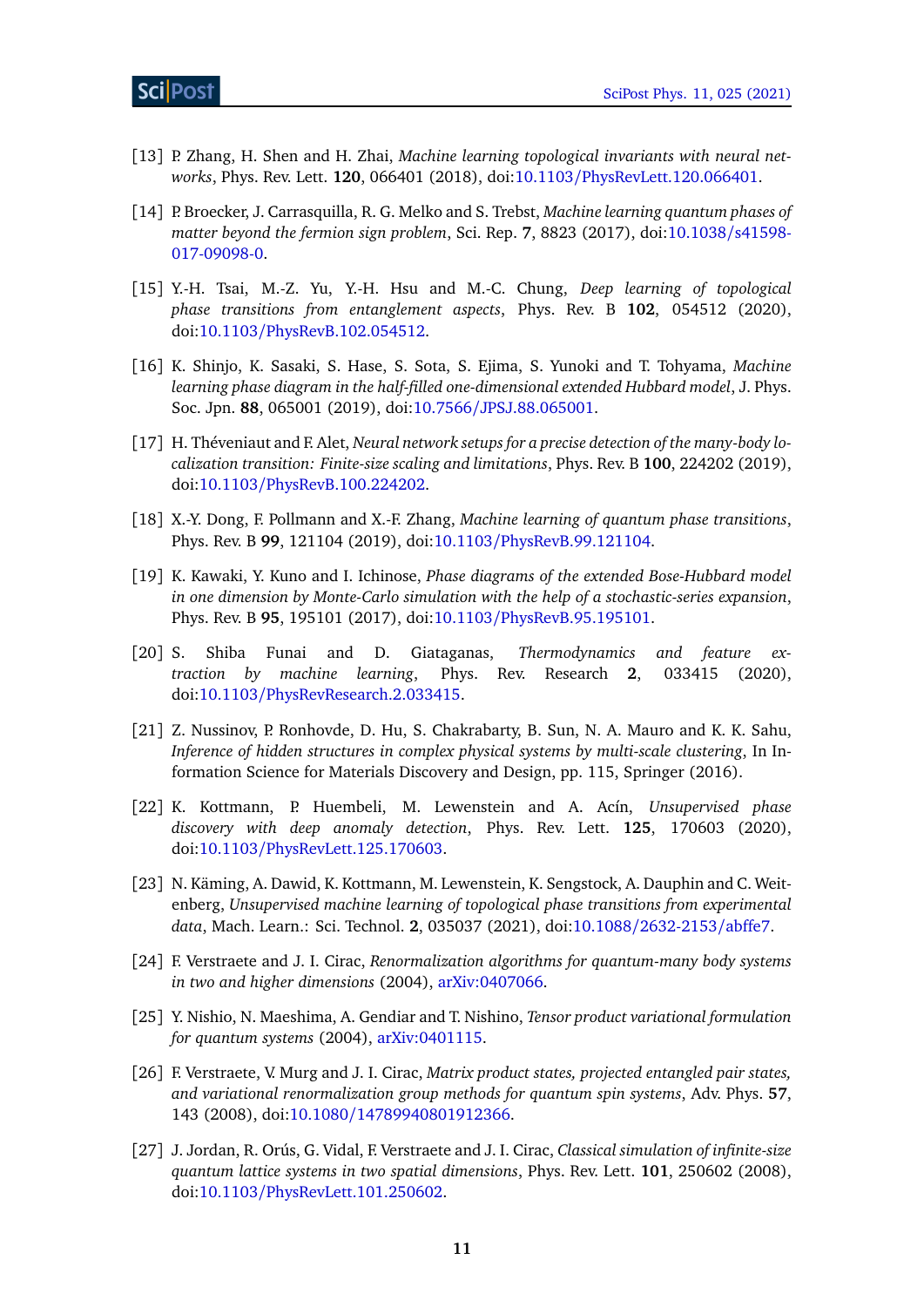- <span id="page-12-0"></span>[28] H. N. Phien, J. A. Bengua, H. D. Tuan, P. Corboz and R. Orús, *Infinite projected entangled pair states algorithm improved: Fast full update and gauge fixing*, Phys. Rev. B **92**, 035142 (2015), doi:10.1103/[PhysRevB.92.035142.](https://doi.org/10.1103/PhysRevB.92.035142)
- <span id="page-12-1"></span>[29] P. Corboz, *Variational optimization with infinite projected entangled-pair states*, Phys. Rev. B **94**, 035133 (2016), doi:10.1103/[PhysRevB.94.035133.](https://doi.org/10.1103/PhysRevB.94.035133)
- [30] L. Vanderstraeten, J. Haegeman, P. Corboz and F. Verstraete, *Gradient methods for variational optimization of projected entangled-pair states*, Phys. Rev. B **94**, 155123 (2016), doi:10.1103/[PhysRevB.94.155123.](https://doi.org/10.1103/PhysRevB.94.155123)
- <span id="page-12-2"></span>[31] H.-J. Liao, J.-G. Liu, L. Wang and T. Xiang, *Differentiable programming tensor networks*, Phys. Rev. X **9**, 031041 (2019), doi:10.1103/[PhysRevX.9.031041.](https://doi.org/10.1103/PhysRevX.9.031041)
- <span id="page-12-3"></span>[32] G. Vidal, *Efficient classical simulation of slightly entangled quantum computations*, Phys. Rev. Lett. **91**, 147902 (2003), doi:10.1103/[PhysRevLett.91.147902.](https://doi.org/10.1103/PhysRevLett.91.147902)
- <span id="page-12-4"></span>[33] H. C. Jiang, Z. Y. Weng and T. Xiang, *Accurate determination of tensor network state of quantum lattice models in two dimensions*, Phys. Rev. Lett. **101**, 090603 (2008), doi:10.1103/[PhysRevLett.101.090603.](https://doi.org/10.1103/PhysRevLett.101.090603)
- <span id="page-12-5"></span>[34] L. Wang and F. Verstraete, *Cluster update for tensor network states* (2011), [arXiv:1110.4362.](https://arxiv.org/abs/1110.4362)
- <span id="page-12-6"></span>[35] P. Corboz, P. Czarnik, G. Kapteijns and L. Tagliacozzo, *Finite correlation length scaling with infinite projected entangled-pair states*, Phys. Rev. X **8**, 031031 (2018), doi:10.1103/[PhysRevX.8.031031.](https://doi.org/10.1103/PhysRevX.8.031031)
- <span id="page-12-15"></span>[36] M. Rader and A. M. Läuchli, *Finite correlation length scaling in Lorentz-invariant gapless iPEPS wave functions*, Phys. Rev. X **8**, 031030 (2018), doi:10.1103/[PhysRevX.8.031030.](https://doi.org/10.1103/PhysRevX.8.031030)
- <span id="page-12-7"></span>[37] J. Hasik, D. Poilblanc and F. Becca, *Investigation of the Néel phase of the frustrated Heisenberg antiferromagnet by differentiable symmetric tensor networks*, SciPost Phys. **10**, 012 (2021), doi:10.21468/[SciPostPhys.10.1.012.](https://doi.org/10.21468/SciPostPhys.10.1.012)
- <span id="page-12-8"></span>[38] P. Zanardi, M. Cozzini and P. Giorda, *Ground state fidelity and quantum phase transitions in free Fermi systems*, J. Stat. Mech. L02002 (2007), doi[:10.1088](https://doi.org/10.1088/1742-5468/2007/02/l02002)/1742- 5468/2007/02/[l02002.](https://doi.org/10.1088/1742-5468/2007/02/l02002)
- <span id="page-12-9"></span>[39] H.-Q. Zhou, R. Orús and G. Vidal, *Ground state fidelity from tensor network representations*, Phys. Rev. Lett. **100**, 080601 (2008), doi:10.1103/[PhysRevLett.100.080601.](https://doi.org/10.1103/PhysRevLett.100.080601)
- <span id="page-12-10"></span>[40] J. Stapmanns, P. Corboz, F. Mila, A. Honecker, B. Normand and S. Wessel, *Thermal critical points and quantum critical end point in the frustrated bilayer Heisenberg antiferromagnet*, Phys. Rev. Lett. **121**, 127201 (2018), doi:10.1103/[PhysRevLett.121.127201.](https://doi.org/10.1103/PhysRevLett.121.127201)
- <span id="page-12-11"></span>[41] M. Abadi et al., *TensorFlow: Large-scale machine learning on heterogeneous systems*, Software available from <tensorflow.org> (2015).
- <span id="page-12-12"></span>[42] K. Kottmann, *Anomaly detection with ipeps: Data and code on github v2.0.0*, Zenodo (2021), doi:10.5281/[zenodo.5091561.](https://doi.org/10.5281/zenodo.5091561)
- <span id="page-12-13"></span>[43] H. J. Kelley, *Gradient theory of optimal flight paths*, ACS J. **30**, 947 (1960), doi[:10.2514](https://doi.org/10.2514/8.5282)/8.5282.
- <span id="page-12-14"></span>[44] D. P. Kingma and J. Ba, *Adam: A method for stochastic optimization* (2014), [arXiv:1412.6980.](https://arxiv.org/abs/1412.6980)